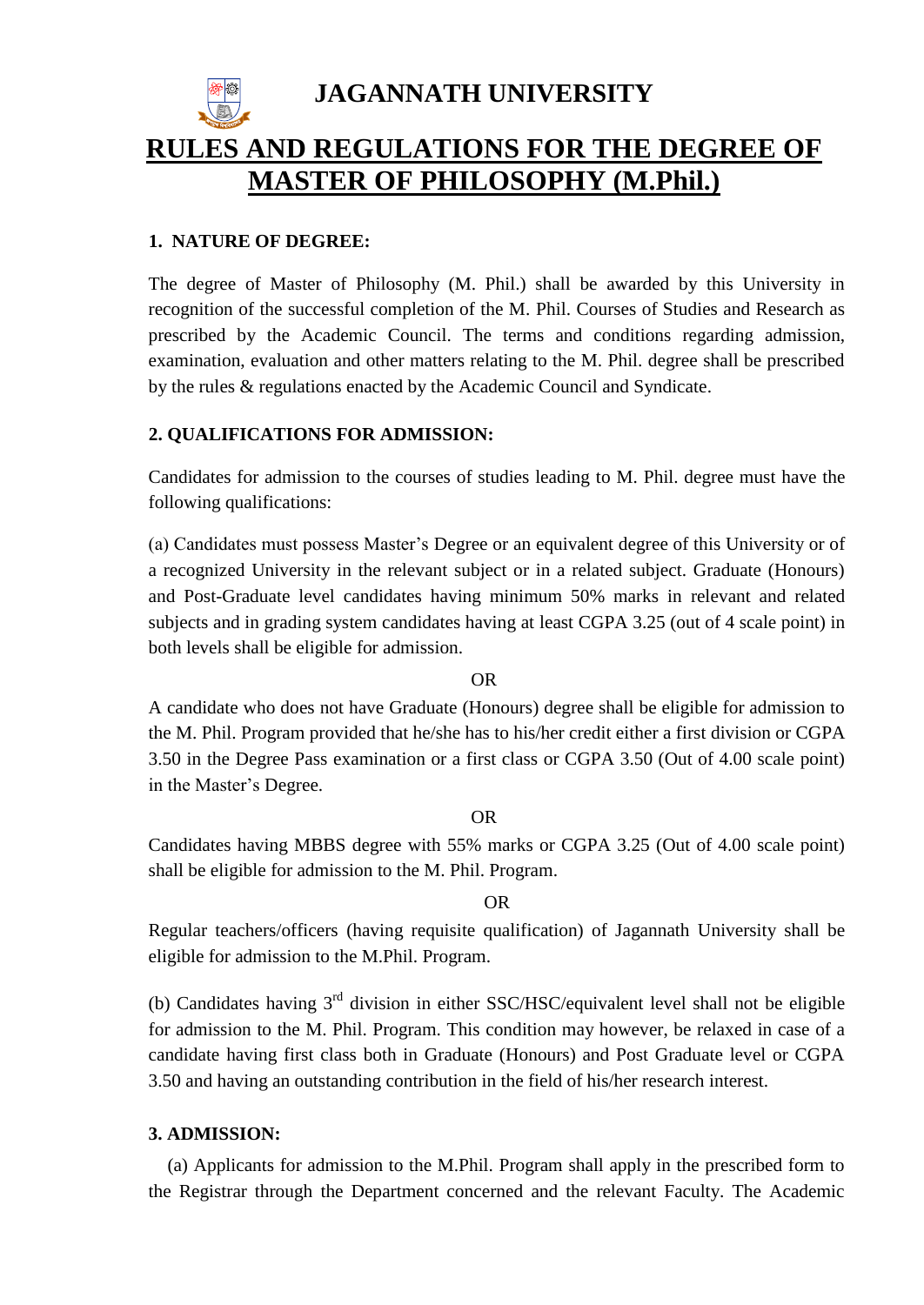Committee of the Department shall recommend the admission and approve the proposed field of study, the title of the thesis and the name of the supervisor(s).

(b) The candidate must submit his/her research proposal recommended by the Supervisor(s) to the Chairman of the Department. On approval of the relevant Academic Committee and the Faculty, it shall be placed before the Board of Advanced Studies and the Academic Council for final approval.

(c) Application for admission to the M.Phil. program will be invited once in a year. Teachers of this university who are eligible for admission to the M.Phil. program may however submit their applications at any time of the year for consideration.

(d) Any change of the Supervisor(s) or the Title of dissertation shall have to be recommended by the Academic Committee of the concerned Department and the Faculty and approved by the Board of Advanced Studies and the Academic Council.

# **4. REGISTRATION/ID:**

A candidate selected for admission to the Course of the Degree of Master of Philosophy must be registered for M.Phil. course of this University on payment of approved fees. He will get a unique identification number (ID).

(a) Fees:

Fees will be fixed as may be deemed fit by the authority from time to time. But the previous fees will be in force so long the new rate of fees will be fixed up by the authority.

(b) In the second year, fees are due to be paid off within one month from the date of publication of the result of the M.Phil. course work examination.

(c) The registration of a candidate for the M. Phil. degree shall be valid for 03 (three) academic years. The registration shall automatically be cancelled if the candidate fails to submit his/her thesis within three years from the date of his/her registration. Academic Council may extend this period for one more academic year on the recommendation of the supervisor(s) and the Academic Committee of the concerned Department. In any special situations, the Academic Council may allow another maximum 4 (four) months only for submission of the thesis. A candidate, however, shall not be permitted to submit his/her thesis before two years from the date of his/her registration.

# **5. COURSE OF STUDIES:**

(a) Candidates admitted to the M.Phil. course shall be full time students of this University. Candidates serving in any other organizations/institutions shall be required to take leave for at least one year at the time of joining the M.Phil. course. Joining letter will not be accepted without the submission of leave document.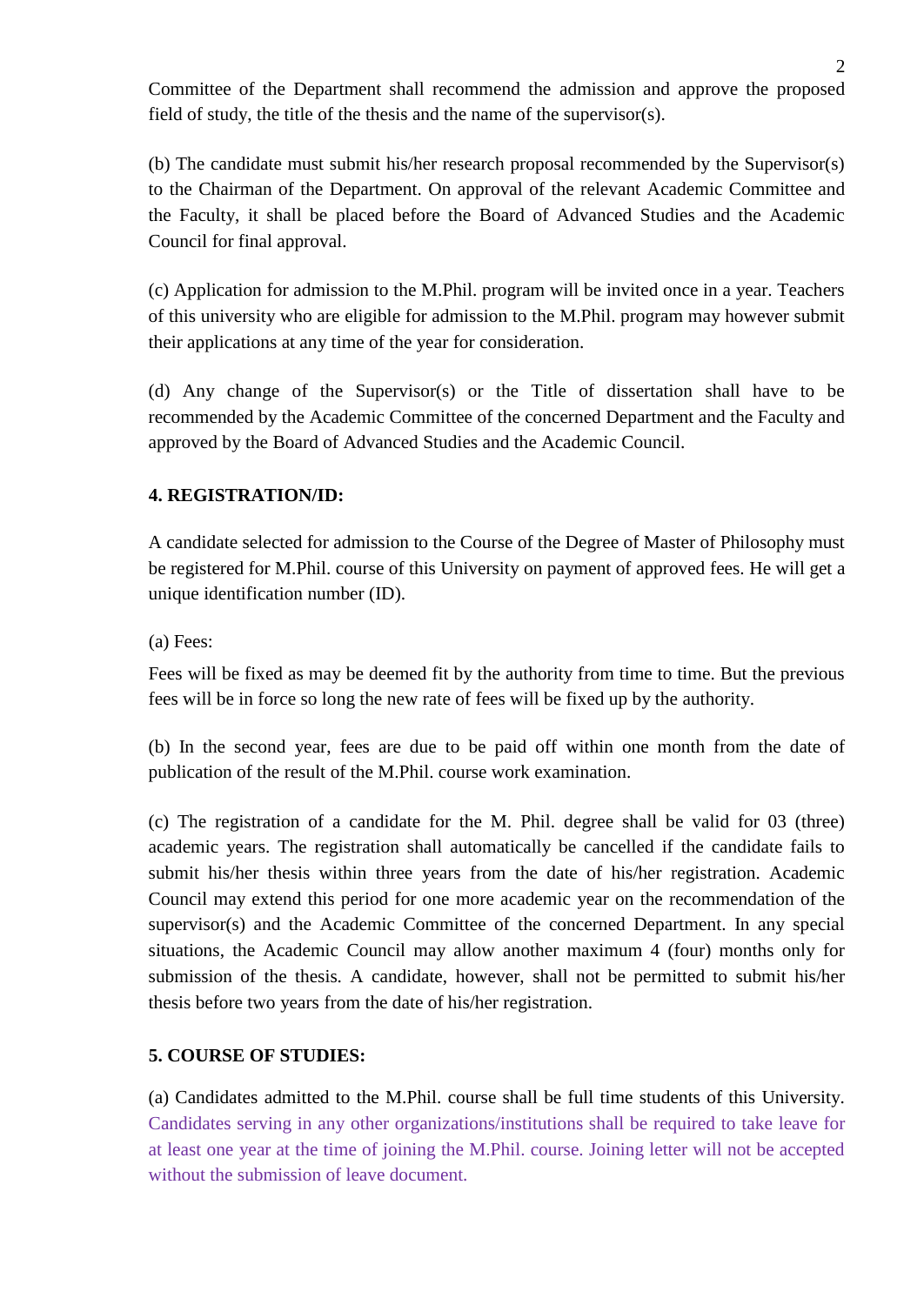(b) The courses of studies shall be designed and conducted including the examinations by a 'Faculty Committee' consisting of Dean (as chairman) and Chairmen (as members) of the departments under the concerned faculties. Chairman of any department may nominate any teacher not below the rank of Association Professor as a member of the Faculty Committee. The syllabus shall be recommended by the concerned Executive Committee of the Faculty and the Academic Council.

(c) The duration of the M.Phil. course work shall be one academic year (July to June). Distribution of weeks of one academic year shall be as follows:

| (i) Class teaching (actual class)     | $= 25$ weeks.       |
|---------------------------------------|---------------------|
| (ii) Preparation time for examination | $= 06$ weeks.       |
| (iii) Final Examination               | $= 05$ weeks.       |
|                                       | Total = $36$ weeks. |

(d) A student admitted to the M.Phil. course shall be required to complete his/her course works of 14 credits (350 marks of which 300 theoretical and 50 viva-voce by the end of the first year as a full time student. Each theoretical course shall be of 100 marks (04 credits) and viva-voce 50 marks (02 credits).

(e) There shall be at least two lecture-hour for each course in a week and ten academic taskhours in the whole year for open academic and research discussion. Therefore, in total, there shall be at least 15 (fifteen) contact hours for each theoretical credit point throughout the academic year.

(f) Students shall appear at the viva-voce examination (oral examination) at the end of  $1<sup>st</sup>$ year (course work).

(g) A teacher/officer of this University may be allowed to pursue the M.Phil. course. In this case candidates shall be required to take leave for at least one year at the time of joining the M.Phil. course.

(h) Only a teacher of this University who has minimum 03 (three) years teaching experience at the University level may be exempted from taking the course work on recommendation of the Academic Committee of the concerned Department.

# **6. COURSE EXAMINATION:**

(a) An M.Phil. student is required to fill in the examination entry form and pay the university dues within the time specified by concerned authority for appearing course final examination. The Dean of the faculty shall send these examination entry forms to the Controller of Examinations. At the end of course work, the Faculty Committee shall prepare the examination schedule and the chairman of the committee shall send it to the relevant departments and the Controller of Examinations for necessary action.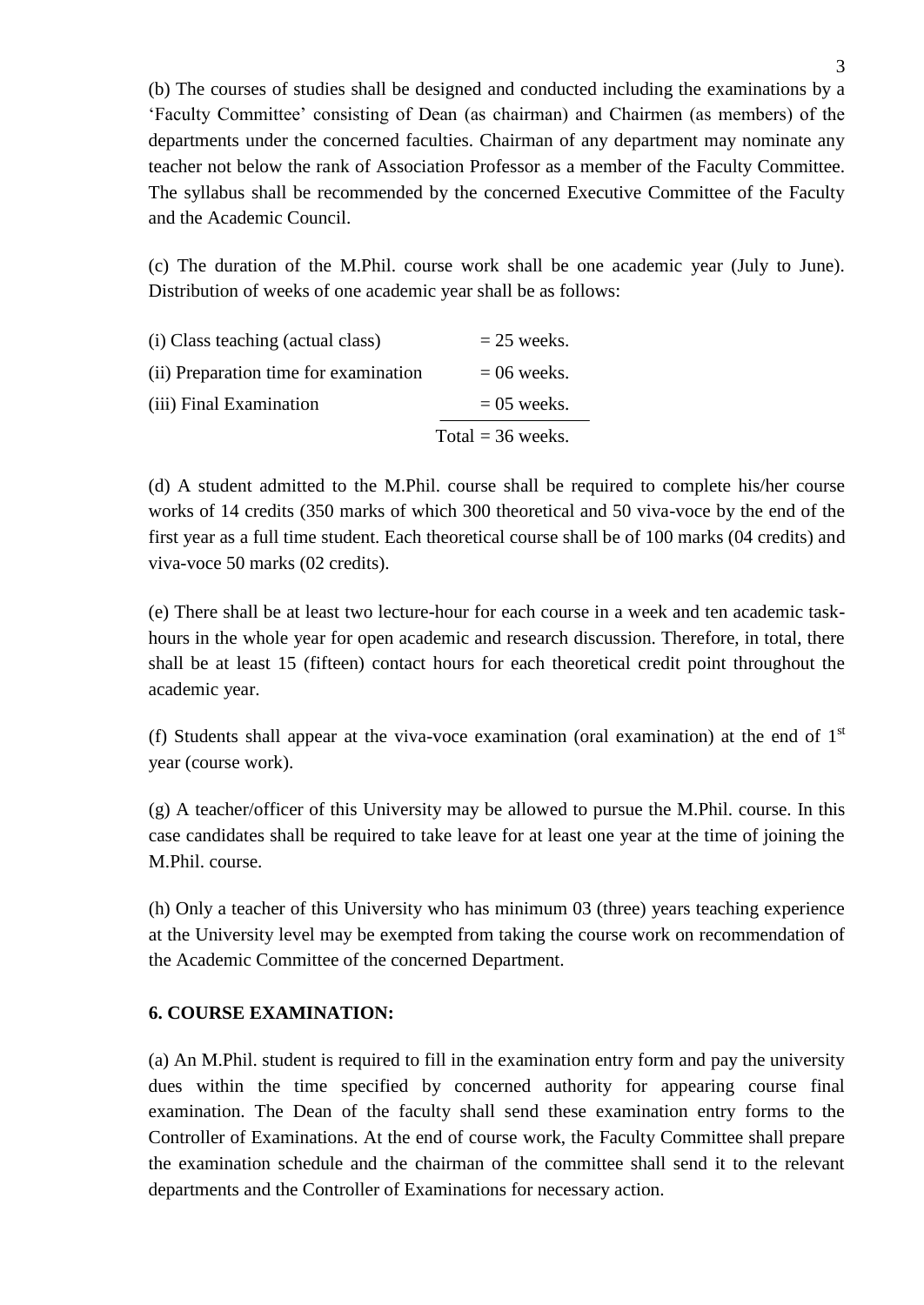(b) The Faculty Committee shall recommend an Examination Committee for each academic year/batch. The Examination Committee shall be composed of 04 (four) members (one chairman, two internal members and one external member appointed from any other Public University not below the rank of professor). In case of any vacancy, absence or inability on the part of any one of the members of the examination committee, the examination work shall not be invalidated. If any member of the examination committee remains on any leave for more than 06 (six) months, the Academic Council shall appoint another member in his/her place on recommendation of the Faculty Committee of the concerned faculty.

(c) The internal members of the relevant examination committee shall send the names of the question setters and examiners for each theoretical course to the Controller of Examinations who shall issue appointment letters subject to the approval of the Vice-Chancellor.

(d) The Controller of Examinations shall supply the total answer scripts along with the supporting papers of the examination to the chairman of the Department concerned at least 03 days before the examination.

(e) The concerned examination committee shall arrange tabulation works. The tabulation works shall not begin until marks of all courses are received.

(f) The result shall be published within two months after the end of the last examination.

## **7. EVALUATION SYSTEM:**

(a) The examination of each course shall be of 03 (three) hours duration.

(b) The total marks of course work shall be distributed as follows:

| (i) Continuous Assessment                    | Marks         |
|----------------------------------------------|---------------|
| Mid-term/In course examination (minimum two) | $=20$         |
| Assignment/Case Study/Practical/Field work   | $=10$         |
| <b>Class Attendance</b>                      | $=10$         |
| (ii) Final Examination (written)             | $= 60$        |
|                                              | $Total = 100$ |

**(c) Class Attendance***:* The marks allocated for class attendance shall be given as following proportions:

| <b>Attendance</b> | <b>Marks</b> | <b>Example</b> |
|-------------------|--------------|----------------|
| 95% and above     | 100%         | 10 out of 10   |
| 90% to 94%        | 90%          | 9 out of 10    |
| 85% to 89%        | 80%          | 8 out of 10    |
| 80\% to 84\%      | 70%          | 7 out of 10    |
| 75% to 79%        | 60%          | 6 out of $10$  |
| 70\% to 74\%      | 50%          | 5 out of 10    |
| 65% to 69%        | 40%          | 4 out of 10    |
| $60\%$ to $64\%$  | 30%          | 3 out of 10    |
| Less than $60\%$  | 00%          | $0$ out of 10. |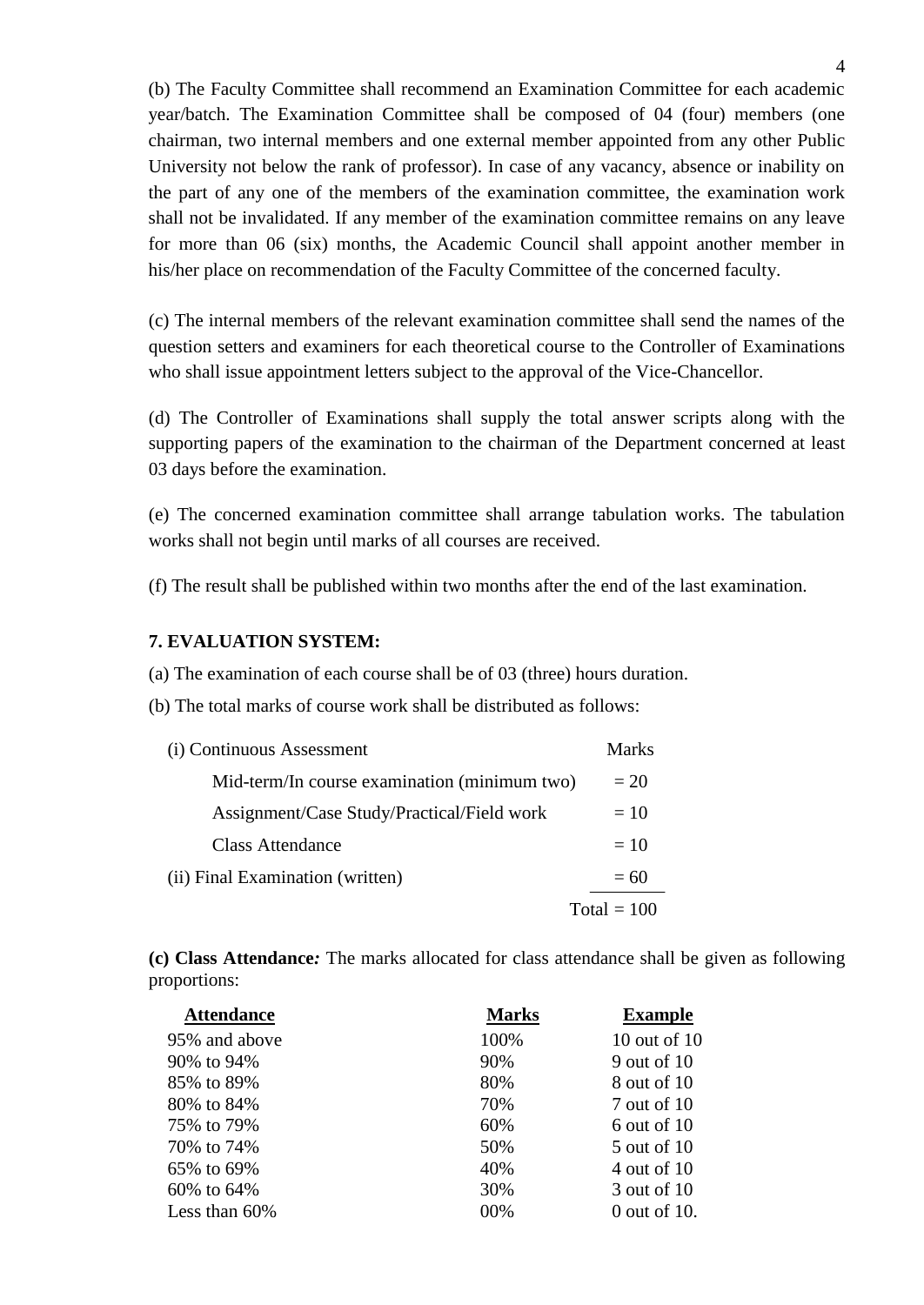(d) There shall be two question setters and examiners  $(1<sup>st</sup>$  and  $2<sup>nd</sup>)$  for each course. The arithmetic mean of the marks given by two examiners shall be taken as final. If the marks given by  $1<sup>st</sup>$  and  $2<sup>nd</sup>$  examiners differ by 20% or more, the examination committee shall recommend a  $3<sup>rd</sup>$  examiner to examine the script(s). Re-examination of any script shall not be allowed.

| <b>Numerical Grade</b>     | <b>Letter Grade</b> | <b>Grade Point</b> |
|----------------------------|---------------------|--------------------|
| 80% and above              | $A+$                | 4.00               |
| 75% to less than 80%       | A                   | 3.75               |
| 70\% to less than 75\%     | $A-$                | 3.50               |
| $65\%$ to less than $70\%$ | $B+$                | 3.25               |
| $60\%$ to less than $65\%$ | B                   | 3.00               |
| 55\% to less than 60\%     | $B -$               | 2.75               |
| 50% to less than 55%       | $C+$                | 2.50               |
| 45% to less than 50%       | C                   | 2.25               |
| 40\% to less than $45\%$   | D                   | 2.00               |
| Less than $40\%$           | F                   | 0.00               |

(e) Total marks of the courses and oral (viva-voce) examination shall be converted into LG (Letter Grade) and GP (Grade Point) as follows:

(f) Each student requires to earn minimum GPA 2.75 to complete the M.Phil. course work. Students earning less than GPA 2.75 are required to earn minimum GPA 2.75 appearing at the course final examination with the next batch.

(g) For appearing at the examination with the next batch, a student shall have to pay two times of the normal examination fee.

(h) If a student fails to earn required GPA i.e. total credit points within his/her registration period, he/she will be dropped out from the M.Phil. Program and will no more be allowed to continue his/her research work with other M.Phil. Students.

## **8. TRANSFER TO PH.D. PROGRAM:**

A candidate registered for M.Phil. Degree may be transferred to the Ph.D. program with retrospective registration if he/she fulfills the following conditions:-

(a) He/She has to successfully complete the M.Phil. course work and earn minimum GPA 3.50.

(b) He/She has minimum 01 (one) research publication at his/her own credit in recognised Journal.

(c) He/She must give one transfer seminar in the field of his/her research interest leading to Ph.D. degree provided that the candidate has requisite academic qualification for admission to Ph.D. Degree program.

(d) The candidate shall have to submit a synopsis of the Ph.D. program with the recommendation of the supervisor(s).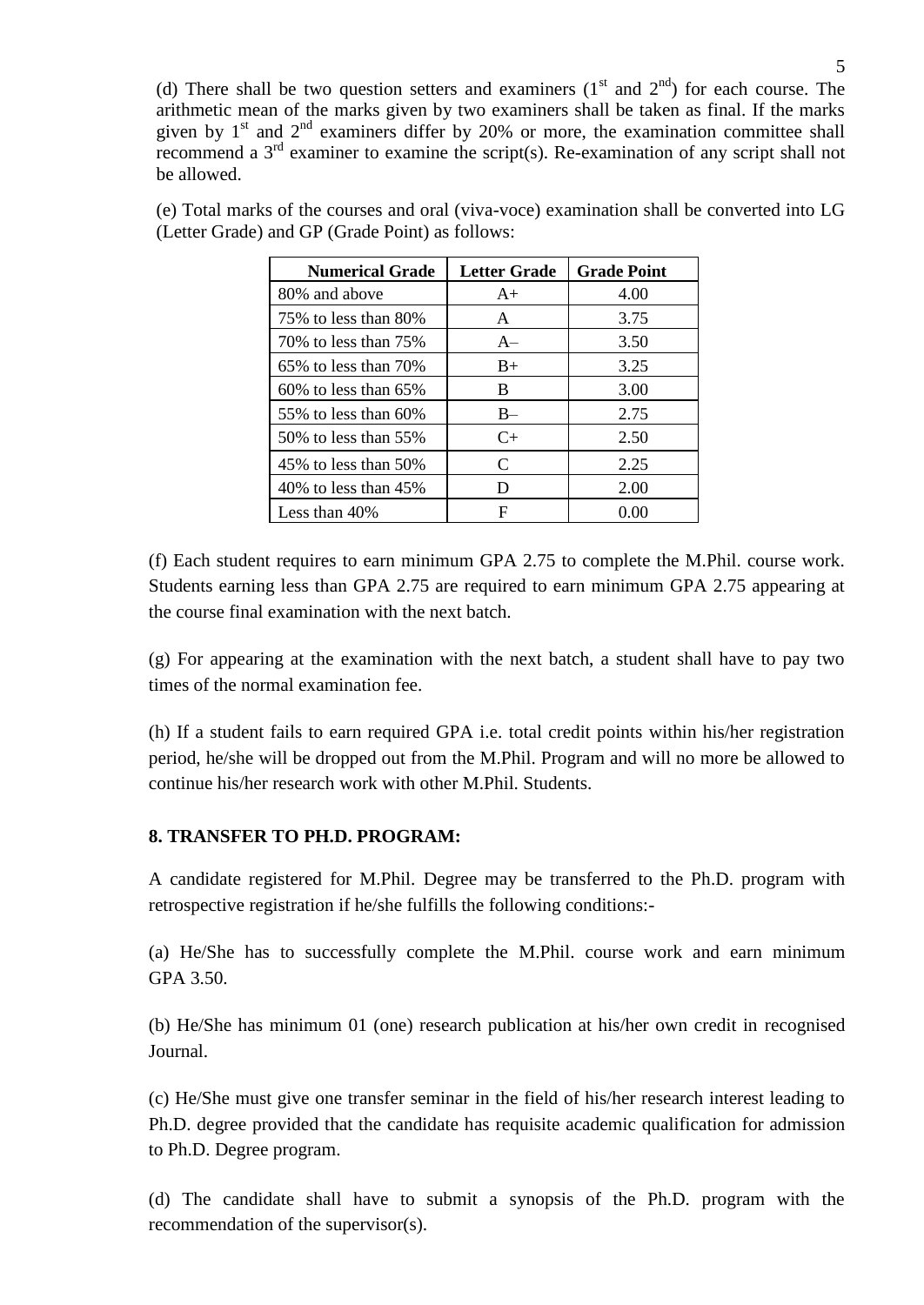(e) The recommendation for transfer from M.Phil. to Ph.D. Program shall be sent by the Academic Committee of the concerned Department (along with relevant documents) through the Faculty to the Board of Advanced Studies and the Academic Council for the final approval.

## **9. SUPERVISION AND GUIDANCE:**

(a) An M.Phil. student shall be required to perform his/her research work under the guidance of a supervisor(s) who shall be a teacher of a relevant Department of this University not below the rank of Assistant Professor having Ph.D. degree in the relevant field.

(b) No near relation, specified by the examination rule of this University shall be supervised or examined.

(c) The number of the research students of M.Phil. and Ph.D. program for an Associate Professor and Professor shall not exceed 06 (six) and 08 (eight) respectively at a time. An Assistant Professor shall not take more than 04 (four) M.Phil. research students at a time.

(d) An M.Phil. candidate shall be required to give at least one seminar open to all during the period of his/her research study to be designed and organized by the relevant Department. Seminar shall be given minimum three months before the submission of the thesis.

## **10. DISSERTATION:**

(a) A candidate for the M.Phil Degree shall be required to submit a dissertation on his/her research work in accordance with the period allowed in clause 4(d) of the Rules & Regulations to the Controller of Examinations through his/her supervisor(s) and the relevant Department.

(b) The dissertation submitted for the M.Phil. degree shall be written in Bangla/English. In the case of Arabic and Islamic Studies if the thesis is written in Arabic, a Bangla or English version must be added.

(c) The dissertation shall be an original piece of investigation and a distinct contribution to the advancement of existing knowledge.

(d) Five copies of the dissertations shall have to be submitted to the Controller of Examinations on or before the date of the expiry of registration. Each dissertation must be type written/printed and bound.

## **11. EXAMINATION OF DISSERTATION:**

(a) For each candidate, the Academic Council, on the recommendation of the concerned Academic Committee and Executive Committee of the Faculty, shall appoint an Examination Committee for every candidate of three members one of whom shall be the supervisor(s) of